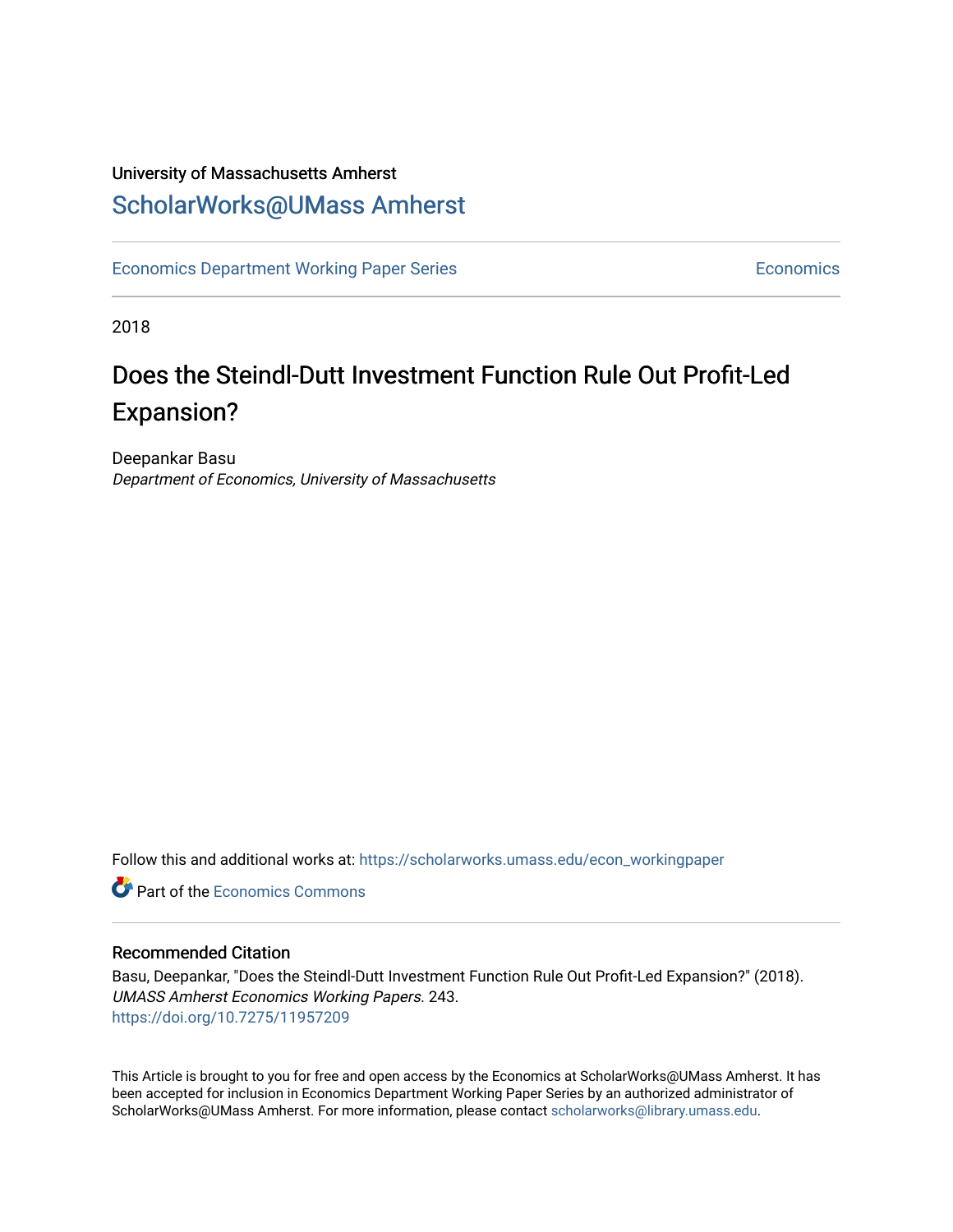# Does the Steindl-Dutt Investment Function Rule Out Profit-Led Expansion?

Deepankar Basu<sup>∗</sup>

April 10, 2018

#### Abstract

Bhaduri and Marglin (1990) had argued that an investment function which has the profit rate and the capacity utilization rates as the two determinants of investment imposes unwarranted restrictions on the macroeconomic model and rules out profit-led expansion. In this paper, I show that this critique only holds in a closed economy model. In an open economy model, such an investment function does not rule out profit-led expansion. I argue that the problem was less in the investment function itself than in the larger model within which it was embedded, in particular the saving behavior of the macroeconomy entailed by the model.

Keywords: structuralist model; investment function; profit-led expansion. JEL Codes: E12; B51.

## 1 Introduction

One of the key features that distinguishes structuralist from neoclassical approaches to macroeconomics is the role that the former accords to independent investment functions. The structuralist position derives from the understanding that saving and investment decisions are not coterminous. In fact, different economic agents make those decisions, and there is only a partial overlap in those decision making processes. Hence, an independent investment function should be an essential component of any macroeconomic model of the capitalist economy.<sup>1</sup>

A popular version of an investment function that was used in the heterodox macroeconomic literature until the 1980s was what Basu and Das (2016) have called the Steindl-Dutt investment function, where investment is specified to be a function of the profit rate and the

<sup>∗</sup>Department of Economics, University of Massachusetts Amherst. I would like to thank Debarshi Das for ongoing discussion on this issue and on heterodox macroeconomics more generally. The usual disclaimers apply.

<sup>&</sup>lt;sup>1</sup>For a discussion of the evolution of the independent function in the heterodox macroeconomics literature, see Basu and Das (2016, section 2).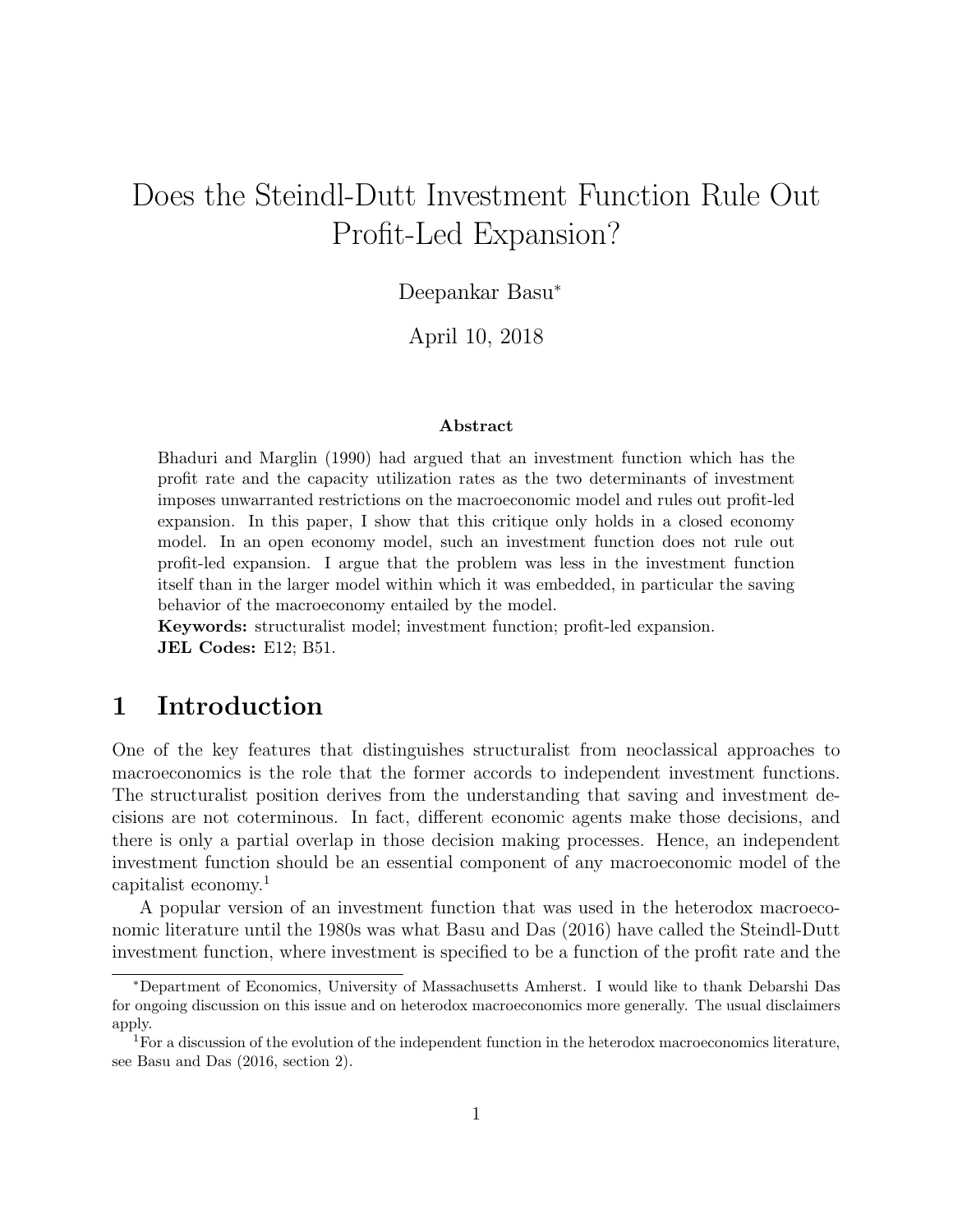capacity utilization rate (Rowthorn, 1981; Taylor, 1983; Dutt, 1984). In their seminal paper, Bhaduri and Marglin (1990) offered a critique of this investment function arguing that such a specification imposes unwarranted restrictions on the responsiveness of investment to the two components of profit rate - the capacity utilization rate and the profit share. The problem is that such a restriction rules out a profit-led expansion, i.e. where a shift in income away from wages leads to a rise in capacity utilization and the growth rate of the capital stock.

Observe that this influence of existing capacity on investment cannot be captured satisfactorily by simply introducing a term for capacity utilization ... along with the rate of profit ... as the arguments in the investment function ... The problem with this procedure is that it imposes unwarranted restrictions on the relative response of investment to the two constituents of the profit rate ... with the result that the possibility of profit-led expansion is ruled out ... (Bhaduri and Marglin, 1990, pp. 380).

Since there is no reason to rule out a profit-led regime *a priori*, it led to the suggestion that the Steindl-Dutt investment function should be avoided. The force of this critique seems to have been one of the reasons for the shift by heterodox macroeconomists to the alternative investment function that Bhaduri and Marglin (1990) proposed. Such an investment, which Basu and Das (2016) called the Bhaduri-Marglin investment function, uses the profit share (instead of the profit rate) and the capacity utilization rate as determinants of investment. This specification is now the workhorse of heterodox macroeconomics (Taylor, 2006; Blecker, 2010).

In this paper, I revisit the Bhaduri-Marglin critique of the Steindl-Dutt investment function. I illustrate the argument in a simple one sector structuralist closed economy model. I show that the critique does not hold when the model is opened up to trade.<sup>2</sup> Hence, the problem of the Steindl-Dutt investment function was less in the restrictions it imposed on the responsiveness of investment to the two components of the profit rate than in the larger model within which it was embedded. In particular, what is crucial is the saving behaviour associated with the macroeconomic model. As long as savings is responsive to some exogenous parameter that also impacts income distribution, a macroeconomic model with the Steindl-Dutt investment function does not rule out profit-led expansion. A standard one sector open economy structuralist model offers this possibility. Hence, even though the Steindl-Dutt investment function should be avoided in closed economy models, it can be used in structuralist models of the open economy.

Before I present the analysis of this paper, it is important to clarify what I understand by the term 'profit-led growth'. Much, but not all, of the contemporary heterodox macroeconomics literature has used it loosely to mean a situation where the local responsiveness of the growth rate of the capital stock to the profit share (as a measure of income distribution between classes) is positive. In most heterodox models, the profit share and the growth rate are both endogenous variables. Hence, equilibrium values of both are determined jointly by

<sup>2</sup>The models build on the discussion in Taylor (1983, ch. 2).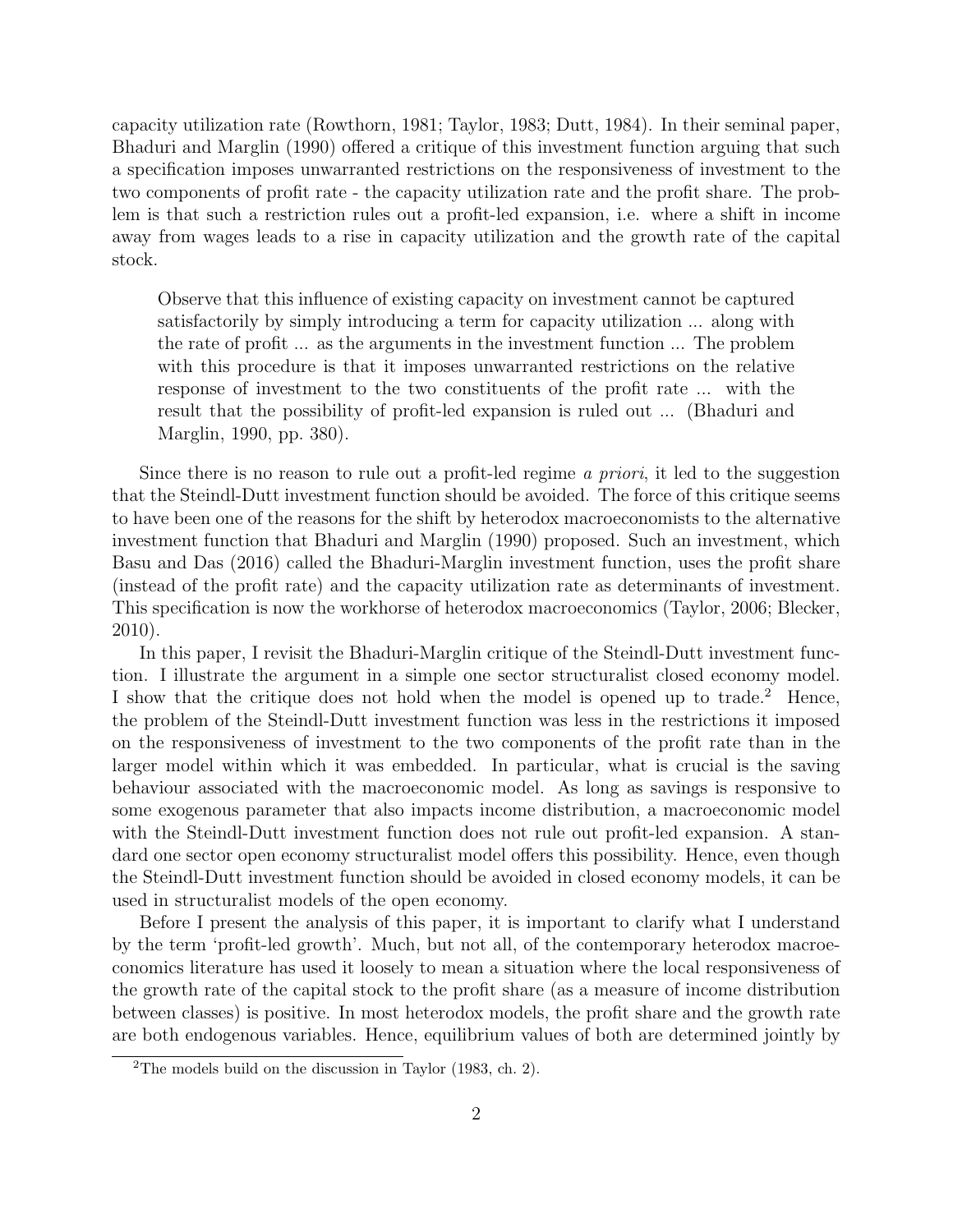the values of exogenous variables in the model. Thus, the local responsiveness of the growth rate to the profit share is not very informative or useful as has been rightly argued by Skott (2017).

In this paper, I avoid this problem. When I use the term 'profit-led growth' (or expansion) I mean by that a situation where a change in some exogenous parameter leads to an increase in the profit share and the growth rate. In particular, I will use changes in the mark-up rate, which is an exogenous parameter in the model, to investigate changes in the profit share and the growth rate. This means that, in the particular case that I will study, the ultimate cause of changes in both the profit share and the growth rate are changes in the mark-up rate. But it is also true that while changes in the equilibrium profit share (itself caused by changes in the mark-up rate) is one of the mechanisms through which the equilibrium growth rate changes, there is no reciprocal channel through which changes in the equilibrium growth rate (itself caused by changes in some exogenous parameters) can impact the equilibrium profit share. It is this asymmetry which might allow us to talk meaningfully of a profit-led expansion, even when both variables are endogenous.

The rest of the paper is organized as follows. In section 2, I demonstrate the Bhaduri-Marglin critique of the Steindl-Dutt investment function in a simple one sector structuralist closed economy model. In section 3, I show that the critique no longer holds in an open economy model and highlight the key role of saving behavior in driving the result. I conclude the paper in section 4, and in an appendix, I present the Bhaduri-Marglin argument in the specific terms used in Bhaduri and Marglin (1990) for comparison and reference.

## 2 Closed Economy Model

Consider an open capitalist economy without the government sector. Production of commodities is carried out with labour, and accumulated stocks of commodities known as "capital". Let b units of labour be required to produce 1 unit of the output. Since this is a one sector model, the underlying assumption is that the economy produces one "good' which can be consumed, saved or invested.

### 2.1 Mark-up Pricing

The economy is characterised by the existence of excess productive capacity. Hence, the marginal cost of production is constant. Let the nominal wage rate be  $w$ , so that the marginal cost is given by  $wb$ . We assume that firms have monopoly power, and so their profit-maximising behavior leads them to set prices as a mark-up over the fixed marginal cost. Hence,

$$
P = (1 + \tau) \, wb \tag{1}
$$

where P is the price of the industrial commodity, and  $\tau > 0$  is the fixed mark-up rate. The mark-up rate derives from and captures the degree of monopoly in the economy.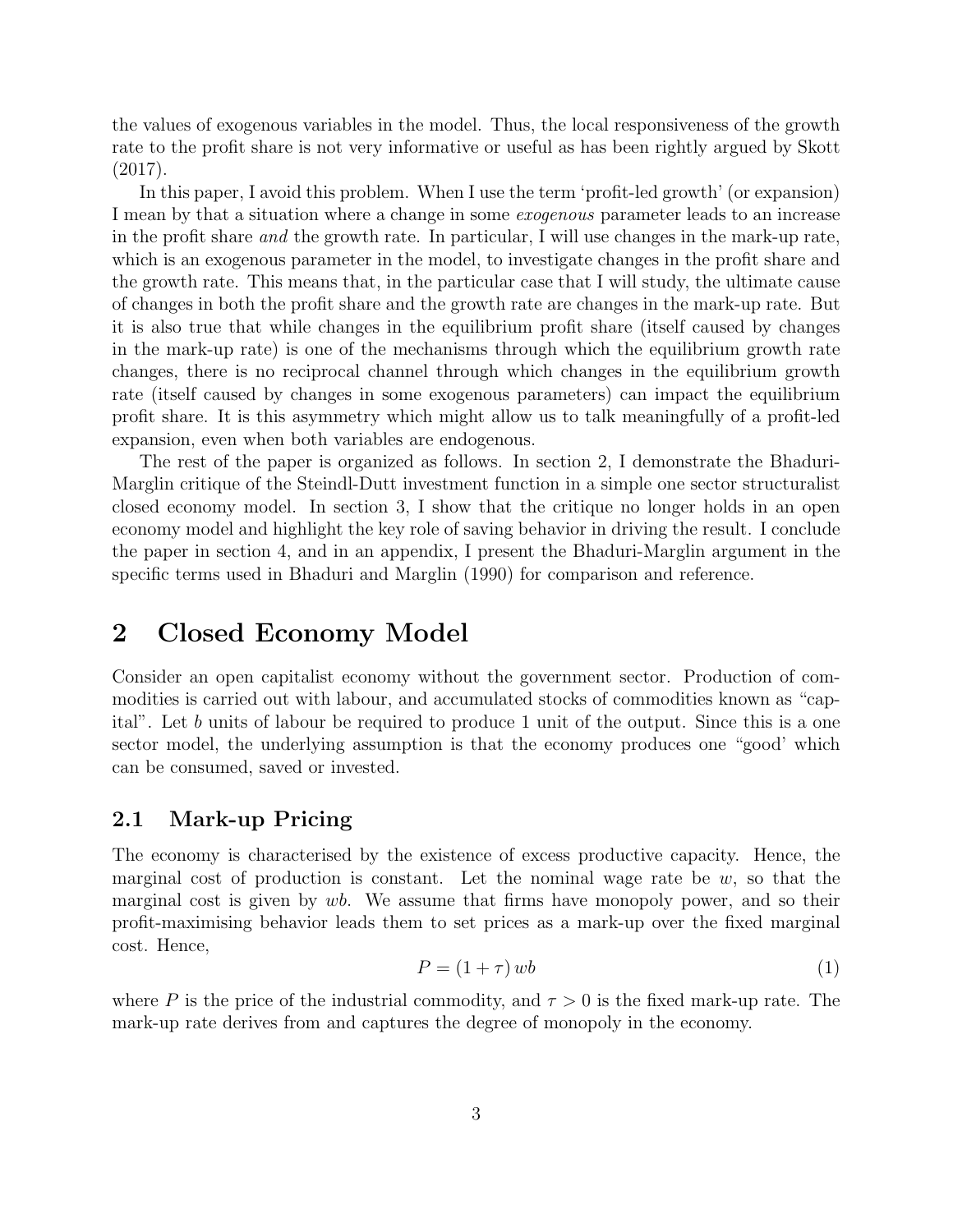### 2.2 Profitability and Capacity Utilization

Let K denote fixed capital in physical terms and X denote output in physical terms. Then, the profit rate,  $r$ , is given by

$$
r = \frac{PX - wbX}{PK}.\tag{2}
$$

A little algebraic manipulation of (1) shows that the expression for the profit rate can be written as

$$
r = \left(\frac{\tau}{1+\tau}\right)\frac{X}{K}.
$$

As long as there is excess capacity, the ratio  $X/K$  can be used as a measure of the rate of capacity utilization,  $u$ , i.e.,

$$
u = \frac{X}{K} \tag{3}
$$

so that we get

$$
r = \frac{\tau}{1 + \tau} u. \tag{4}
$$

## 2.3 Income Distribution

The distribution of income between the classes is captured by the share of profits in national income,  $h$ . The mark-up rate, which captures the monopoly power of capitalist firms, directly determines the share of profits as follows

$$
h = \frac{\tau}{1 + \tau} \tag{5}
$$

so that  $dh/d\tau > 0$ . Thus, a rise in the mark-up rate leads to a distribution of income towards profits.

#### 2.4 Savings

The part of income that is not consumed is saved. Since there are two types of income streams in the domestic economy, profits and wages, there can be domestic savings out of either or both. But we work with the classical savings assumption that all wage income in consumed. Hence, domestic savings comes out of profit income and is given by

$$
s_r r P K,
$$

where  $s_r$  is the average savings rate out of profit income,  $rPK$ .

Since we are considering a closed economy, domestic savings is also total savings, which is given by

$$
S = s_r r P K
$$

Dividing through by  $PK$  gives us the savings function normalized by the capital stock (as a function of the rate of profit) as

$$
\frac{S}{PK} \equiv s = s_r r \tag{6}
$$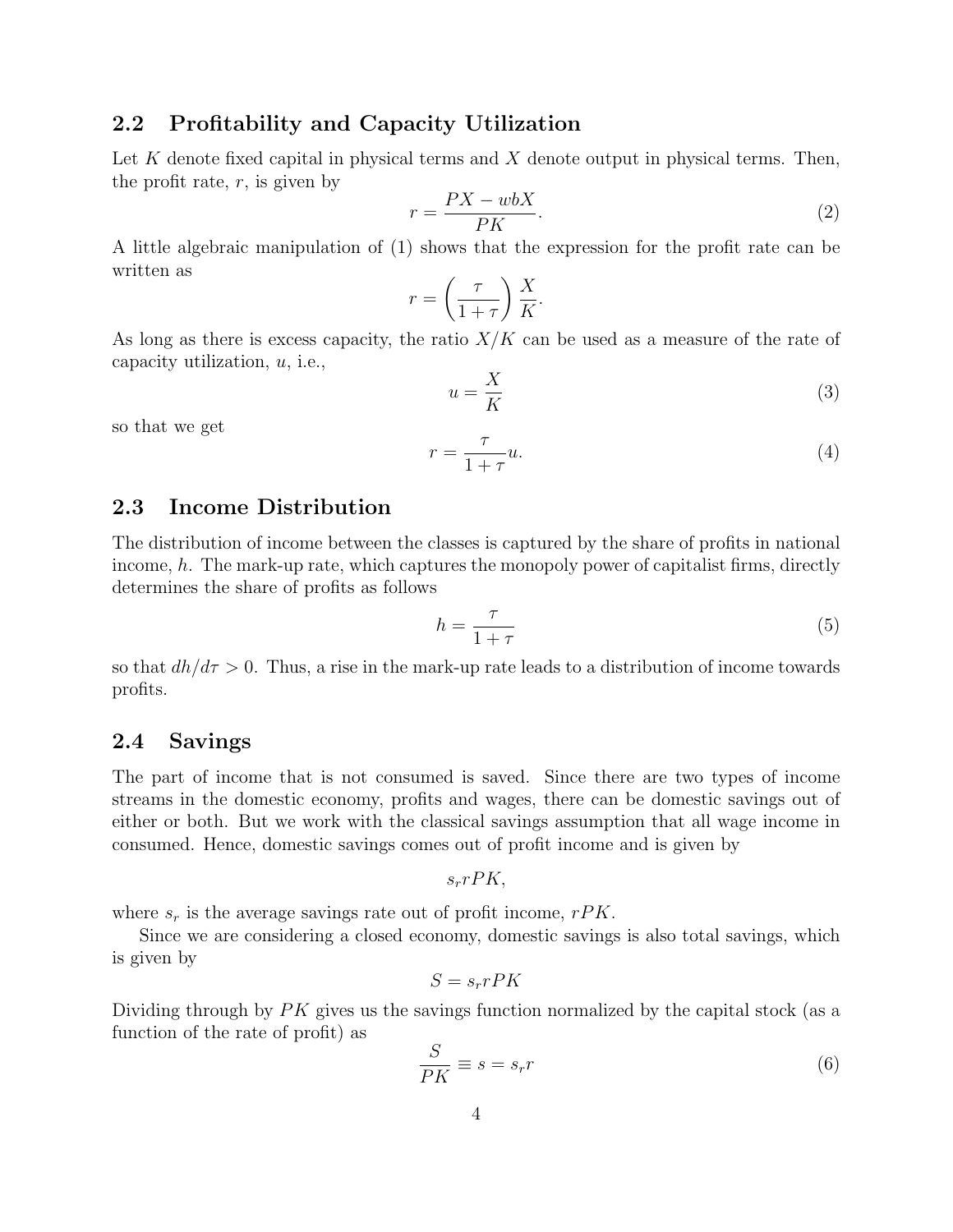#### 2.5 Investment

Let  $q = PI/PK$ , the ratio of investment normalized by the capital stock, denote the growth rate of the capital stock. We will use a Steindl-Dutt specification of the investment function, where the growth rate of the capital stock is a function of the rate of profit,  $r$ , and the capacity utilization rate, u,

$$
PI/PK \equiv g = I(r, u). \tag{7}
$$

The responsiveness of investment to changes in the profit rate,  $I_r$  (the partial derivative of the investment function with respect to the profit rate), and to changes in the capacity utilization rate,  $I_u$  (the partial derivative of the investment function with respect to the capacity utilization rate), are parameters of the model, and we assume, that

$$
I_r > 0, I_u > 0. \tag{8}
$$

A linear specification of the Steindl-Dutt investment function would be the following:

$$
PI/PK \equiv g = z_0 + z_1 r + z_2 u = z_0 + \left(z_1 + z_2 + \frac{z_2}{\tau}\right) r,\tag{9}
$$

where  $z_0, z_1, z_2 > 0$ .

#### 2.6 Real Wage Rate

The real wage rate,  $\omega$  is given by

$$
\omega = \frac{w}{P} = \frac{w}{(1+\tau) \, wb}
$$

which, simplifies to the following:

$$
\omega = \frac{1}{b(1+\tau)}.\tag{10}
$$

#### 2.7 Macroeconomic Balance

Macroeconomic balance requires the equality of demand and supply, which can be re-stated as the requirement for the equality of saving and investment. Hence, the condition for macroeconomic balance is

$$
s = g \tag{11}
$$

To summarize, the one sector structuralist model laid out above has 6 endogenous variables: savings (normalized by the capital stock), s, investment (normalized by the capital stock), g, the rate of profit, r, the capacity utilization rate, u, the profit share, h, and the real wage rate,  $\omega$ . The 6 relationships among the 6 endogenous variables, captured by (4), (5), (6), (7), (10), and (11), are impacted by the following parameters:  $\tau$ ,  $s_r$ ,  $I_r$ ,  $I_u$ ,  $b$ . The 6 equations can be solved to arrive at equilibrium values of the endogenous variables in terms of the parameters.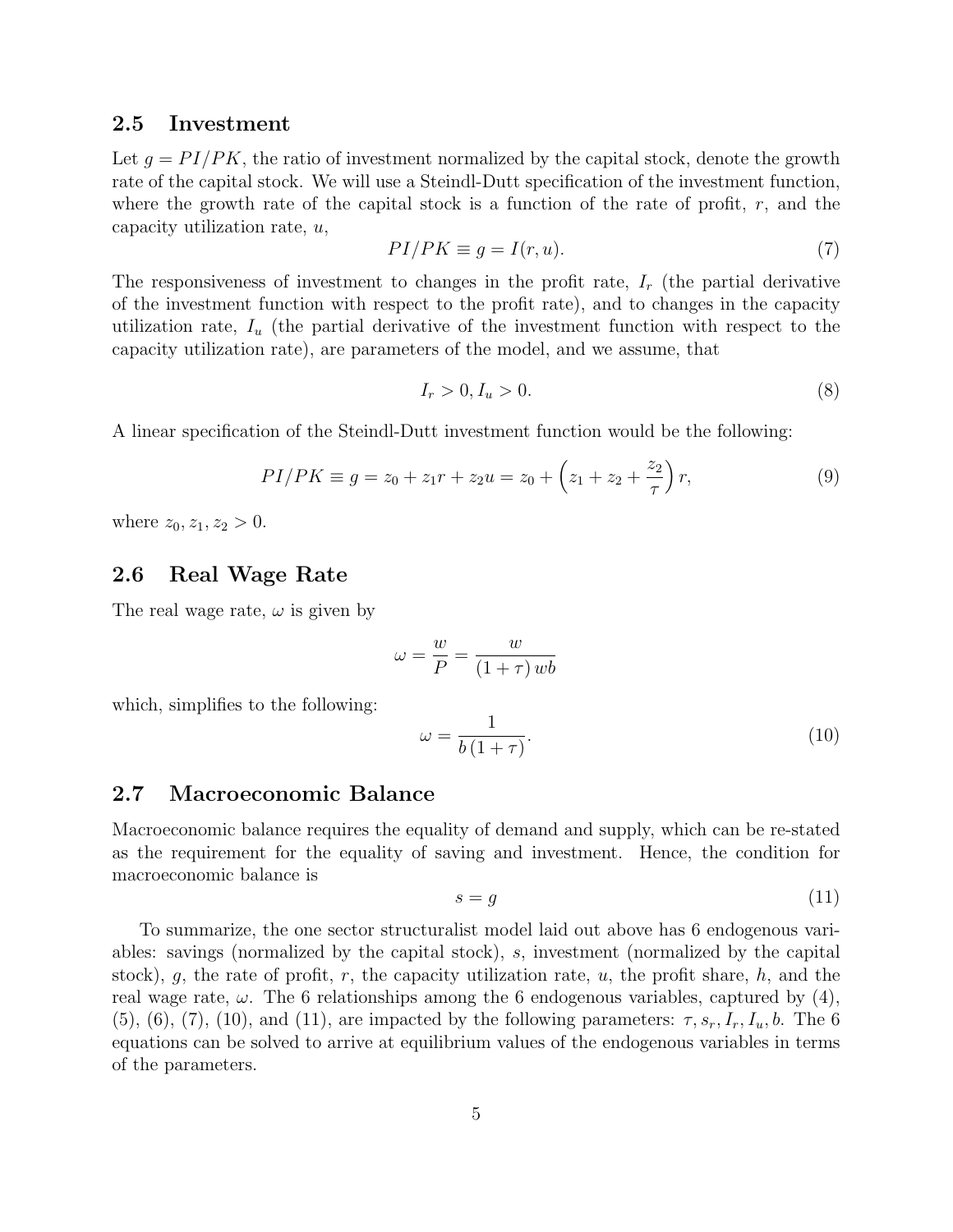#### 2.8 Wage-Led Bias

To see that this model has a wage-led bias, and that it rules out profit-led expansion, all we need to do is to work out the comparative statics of an *exogenous parameter* that can affect the income distribution. Such a parameter, in this model, is the mark-up rate,  $\tau$ , which captures the degree of monopoly power of firms. By  $(5)$ , an increase in the mark-up rate will lead to an increase in the profit share, i.e. a redistribution of income away from wage incomes. Hence, a comparative static exercise of an increase in the mark-up rate would be one of the ways in which we can investigate the possibilities of wage-led and profit-led expansions in this model.<sup>3</sup>

To carry out the comparative statics of an increase in the mark-up rate, we do not need to solve for the equilibrium values of all the endogenous variables. We only need to compute the derivative of the equilibrium values of the capacity utilization rate and the growth rate with respect to the mark-up rate,  $\tau$ . Suppose  $r^*$  and  $u^*$  denotes the profit rate and the capacity utilization rate in equilibrium. Then, using (11), we see that the following should be satisfied

$$
s_r r^* = I(r^*, u^*)
$$

so that,

$$
s_r \frac{dr^*}{d\tau} = I_r \frac{dr^*}{d\tau} + I_u \frac{du^*}{d\tau}.
$$

Using (4), we see that

$$
\frac{du^*}{d\tau} = \left(1 + \frac{1}{\tau}\right)\frac{dr^*}{d\tau} - \frac{r^*}{\tau^2}
$$

so that,

$$
s_r \frac{dr^*}{d\tau} = I_r \frac{dr^*}{d\tau} + I_u \left\{ \left( 1 + \frac{1}{\tau} \right) \frac{dr^*}{d\tau} - \frac{r^*}{\tau^2} \right\}.
$$

Upon rearrangement, we get

$$
\frac{dr^*}{d\tau} = -\frac{I_u r^*}{\Delta \tau^2} < 0\tag{12}
$$

where

$$
\Delta = s_r - \left(I_r + I_u + \frac{I_u}{\tau}\right) > 0
$$

by the Keynesian stability condition.<sup>4</sup> Since

$$
\frac{du^*}{d\tau} = \left(1 + \frac{1}{\tau}\right)\frac{dr^*}{d\tau} - \frac{r^*}{\tau^2}
$$

<sup>&</sup>lt;sup>3</sup>What policies could be adopted to increase the mark-up rate? A combination of policies that includes subsidizing profits and redistributing income away from wage earners (through reduction of direct income transfers) would result in a rise in the mark-up rate.

<sup>4</sup>The derivative in (12) gives us the local slope of profit rate defined as an implicit function of the parameters, including  $\tau$ , by (11), and is computed by the use of the implicit function theorem (IFT). We are justified in using the IFT because  $\Delta > 0$ . Whenever I refer to 'slope' it will always mean the local slope in the neighbourhood of the equilibrium.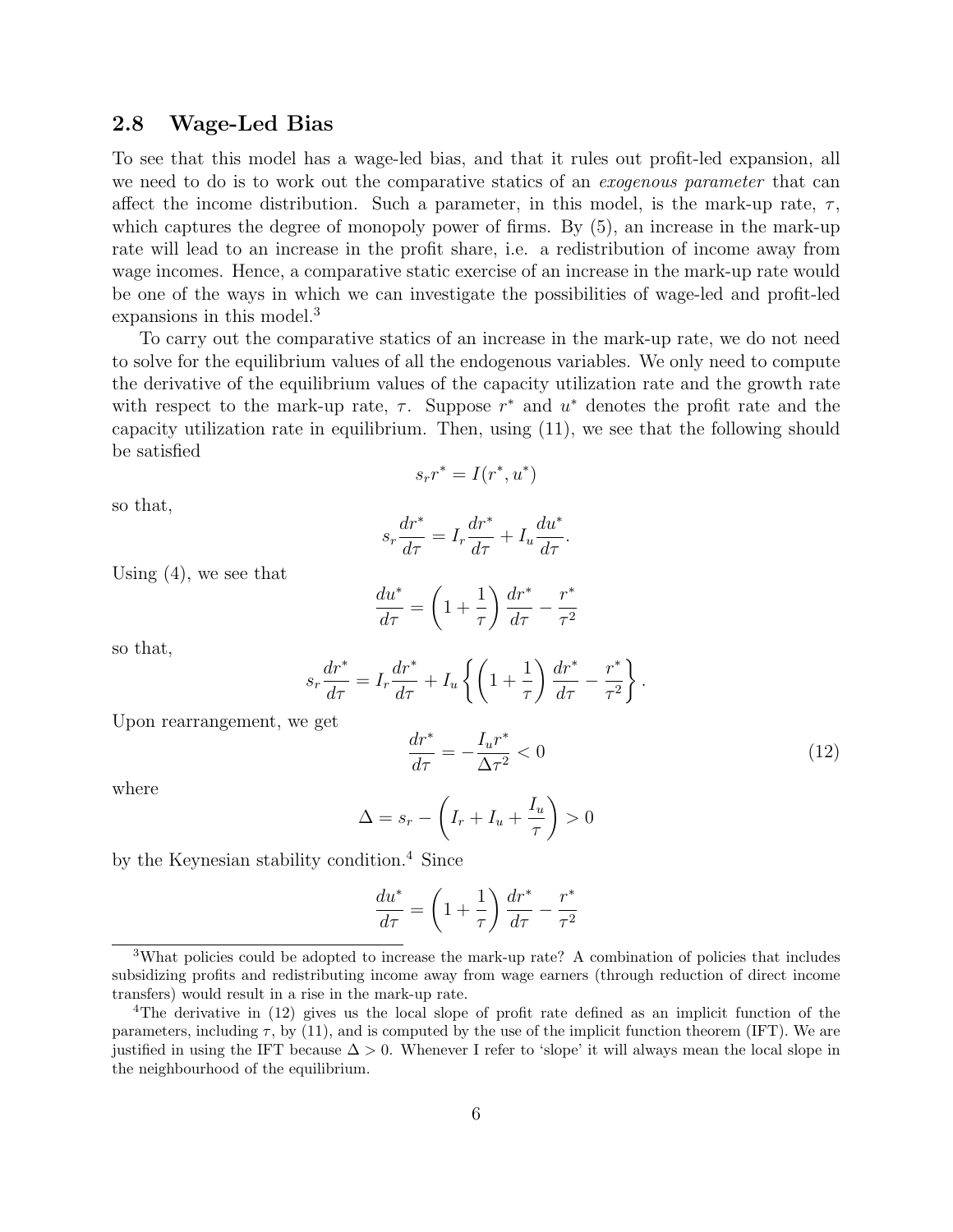we see, using (12), that the partial effect of a change in the mark-up rate on the equilibrium capacity utilization rate is given by

$$
\frac{du^*}{d\tau} = -\left(1 + \frac{1}{\tau}\right) \frac{I_u r^*}{\Delta \tau^2} - \frac{r^*}{\tau^2} < 0. \tag{13}
$$

If  $g^*$  denotes the growth rate of the capital stock in equilibrium, we have

$$
\frac{dg^*}{d\tau} = I_r \frac{dr^*}{d\tau} + I_u \frac{du^*}{d\tau}
$$

so that, using (12) and (13), we see that

$$
\frac{dg^*}{d\tau} = I_r \frac{dr^*}{d\tau} + I_u \frac{du^*}{d\tau} < 0 \tag{14}
$$

 $\Box$ 

because  $I_r, I_u > 0$ . Let us summarise the above discussion as

Claim 1. In a one sector structuralist closed economy model with a Steindl-Dutt investment function, captured by  $(4)$ ,  $(5)$ ,  $(6)$ ,  $(7)$ ,  $(10)$ , and  $(11)$ , the possibility of profit-led expansion is ruled out by construction.

*Proof.* This follows from an inspection of  $(12)$  and  $(14)$ .

What is the intuition for Claim 1? I illustrate the argument using a linear specification of the investment function in Figure 1. The savings function in (6) and a linear specification of the investment function in (9) is depicted in Figure 1, where the horizontal axis measures the rate of profit and the vertical axis measures saving and investment (both normalised by the capital stock). The intersection of the two curves determine the equilibrium level of the profit rate and the corresponding levels of savings and investment.<sup>5</sup>

Starting from a situation of macroeconomic balance, with the equilibrium profit rate,  $r_1$ , when there is an increase in the mark-up rate,  $\tau$ , it leads to fall in the slope of the investment function, because the slope of the investment function is  $(z_1 + z_2 + z_2/\tau)$ . Hence, the investment function rotates in a clockwise direction: the investment function moves from  $AB$  to  $AB'$ . This means that the amount of investment demand is lower at the original equilibrium profit rate. But, and this is key, the savings function in (6) remains unchanged. Hence, the only way to restore macroeconomic balance is for the economy to move to an equilibrium with a lower profit rate,  $r_2$ , and a correspondingly lower level of investment. That is why the economy moves to a lower growth rate in the new equilibrium: the original equilibrium had the growth rate OF, and the new equilibrium growth rate is given by OG.

From the above analysis, it emerges that the possibility of profit-led expansion is being ruled out not because of the Steindl-Dutt investment function in (9) but because of the savings function in (6). For the new equilibrium to have a higher growth rate, the model would need to allow a change in the saving schedule, either a rotation or a vertical shift or

<sup>&</sup>lt;sup>5</sup>I assume that  $z_0 > 0$ , which ensures existence of the equilibrium, and that  $s_r > z_1 + z_2 + z_2/\tau$ , which ensures local stability of the equilibrium.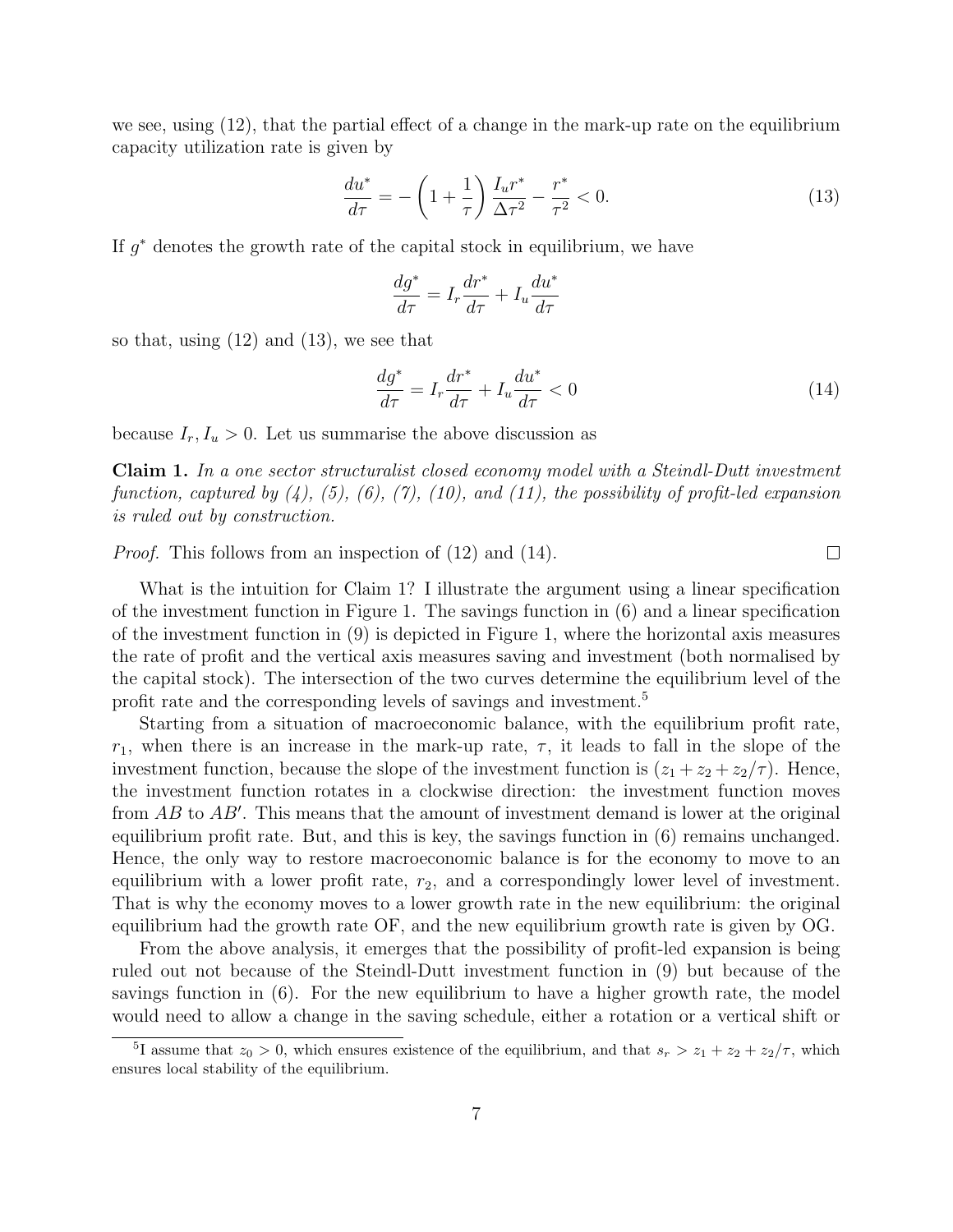

Figure 1: Comparative statics of an increase in the mark-up rate in a one sector closed economy structuralist model with a linear specification of the Steindl-Dutt investment function. The savings function is given by:  $s(r) = s_r r$ ; the investment function is given by  $g(r) = z_0 + (z_1 + z_2 + z_2/\tau) r$ . The equilibrium profit rate falls from  $r_1$  to  $r_2$  and the corresponding equilibrium growth rate falls from OF to OG.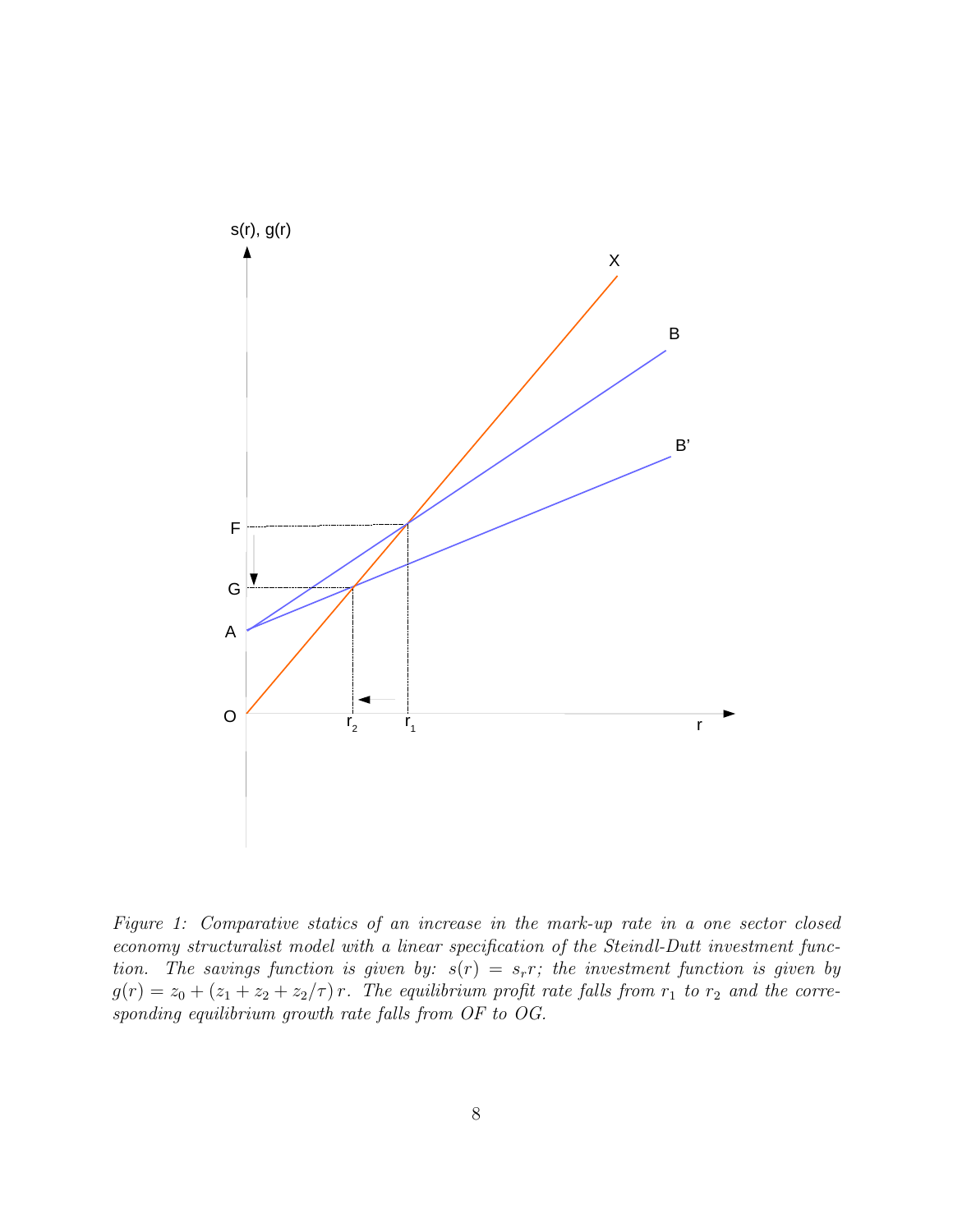both. But the saving function in (6) rules out both types of change. To underline this point, I will now show that the result about the impossibility of profit-led growth no longer holds when we work with an open economy model. This is because in the open economy, total saving is the sum of domestic and foreign saving, and the latter allows both the slope and the intercept of the saving schedule to be responsive to changes in the mark-up rate. This restores the possibility of profit-led expansion.

## 3 Open Economy Model

Let us now open up the economy to foreign trade with all other features of the model remaining unchanged. Production of commodities is carried out with labour, imported intermediate inputs and accumulated stocks of commodities known as "capital". Let b units of labour and  $a_0$  units of intermediate inputs be required, respectively, to produce 1 unit of the output.

#### 3.1 Mark-up Pricing

Let the nominal exchange rate (domestic currency per unit of foreign currency) be  $e$ , and the foreign currency price of the imported intermediate input be  $P^*$ . Then, the marginal cost is given by  $wb + eP^*a_0$ . Hence,

$$
P = (1 + \tau) (wb + eP^*a_0)
$$
\n(15)

where P is the price of the industrial commodity, and  $\tau > 0$  is the fixed mark-up rate.

#### 3.2 Profitability and Capacity Utilization

Let K denote fixed capital in physical terms and X denote output in physical terms. Then, the profit rate,  $r$ , is given by

$$
r = \frac{PX - wbX - eP^*a_0X}{PK}.
$$
\n<sup>(16)</sup>

A little algebraic manipulation of (16) shows that the expression for the profit rate can be written, just as in the closed economy model, as

$$
r = \frac{\tau}{1 + \tau} u. \tag{17}
$$

It is also worth noting that the expression for the share of profit in national income,  $h$ , remains unchanged as a function of the mark-up rate

$$
h = \frac{\tau}{1 + \tau} \tag{18}
$$

so that  $dh/d\tau > 0$  remains true. Thus, a rise in the mark-up rate, in the open economy model, would also lead to a distribution of income towards profits. Hence, we would be justified in carrying out the same comparative static exercise - of an increase in the mark-up rate, as in the closed economy case.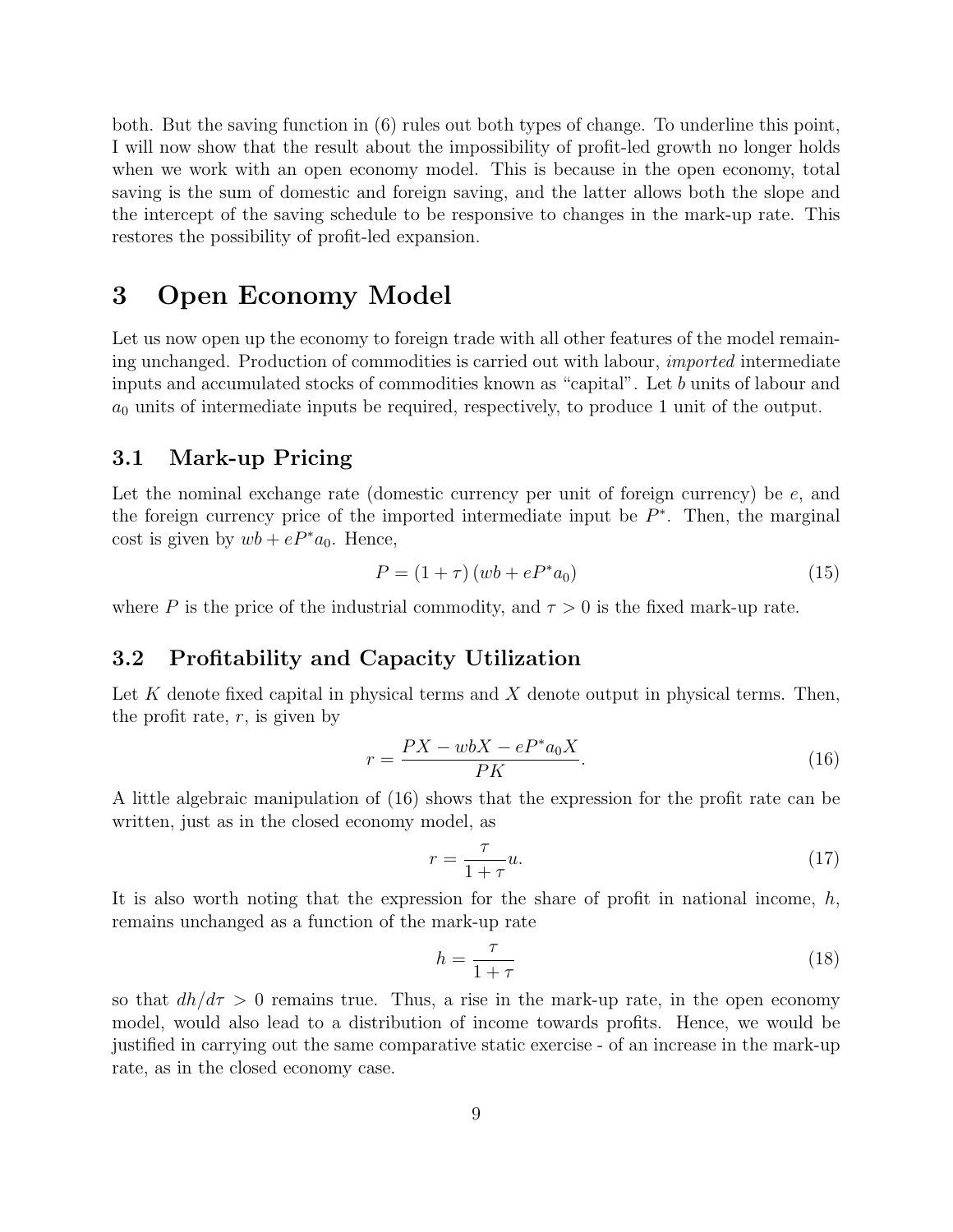### 3.3 Savings

Domestic savings comes out of profit income and is given by

 $s_r r P K$ ,

where  $s_r$  is the average savings rate out of profit income,  $rPK$ .

The new and key element is foreign savings, which is equal to the trade deficit, i.e. the difference between imports and exports. In this model, there are two types of imports: intermediate inputs and final goods and services. On the other hand, there is only one type of exports: final goods and services. Hence, the trade deficit is given by the difference of intermediate imports and net exports (of final goods and services)

$$
eP^*a_0X - PE
$$

where  $E$  denotes net exports of *final goods* in real terms. Hence total savings, which is the sum of domestic and foreign savings, is given by

$$
S = eP^*a_0X - PE + s_r rPK
$$

Dividing through by  $PK$  gives us the savings function normalized by the capital stock (as a function of the rate of profit) as

$$
\frac{S}{PK} \equiv s = -\epsilon + \left(\frac{\phi}{\tau} + s_r\right)r\tag{19}
$$

where

$$
\phi = \frac{eP^*a_0}{wb + eP^*a_0}
$$

is the share of intermediate imported inputs in the marginal cost of production, so that  $0 \leq \phi \leq 1$ , and

$$
\epsilon = \frac{E}{K}
$$

is net exports of final goods and services as a ratio of the capital stock.

In (19), domestic saving is given by the term  $s_r$ , and foreign saving is captured by the term  $-\epsilon + (\phi r)/\tau$ . It is worth pointing out the crucial role of foreign savings in this analysis. It will be recalled that the main problem in the closed economy model was that it did not allow the slope or the intercept of the saving schedule to be responsive to changes in the mark-up rate. With the foreign saving term in (19), the model restores that possibility. Now, both the slope and the intercept is impacted by changes in the mark-up rate. Hence, this creates the possibility of profit-led growth, a point that will emerge in the discussion below.

#### 3.4 Investment

The specification of the investment function remains unchanged:

$$
g = I(r, u), I_r > 0, I_u > 0.
$$
\n<sup>(20)</sup>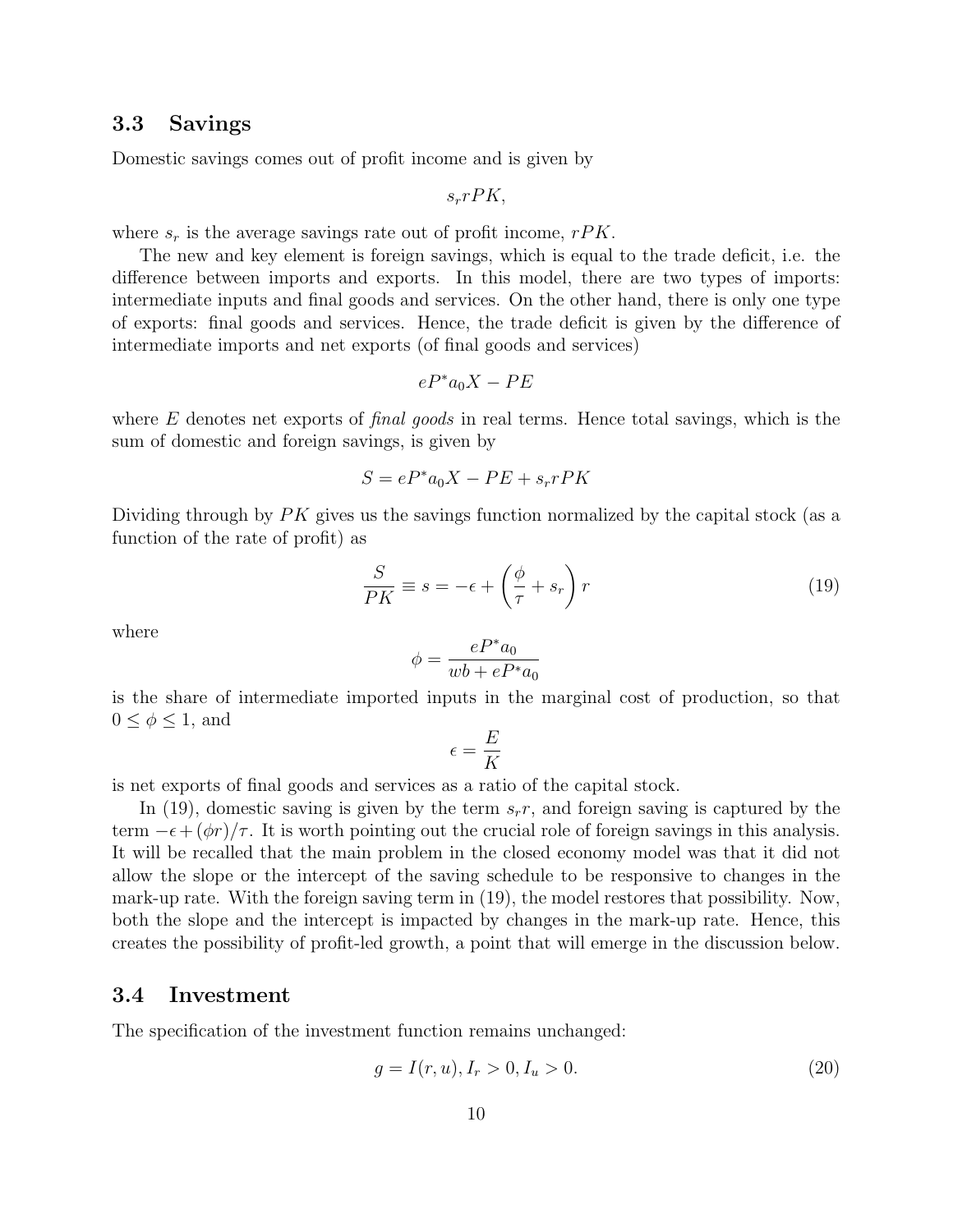#### 3.5 Real Wage Rate

The real wage rate,  $\omega$  is given by

$$
\omega = \frac{w}{P} = \frac{w}{(1+\tau)(wb + eP^*a_0)} = \frac{1}{b(1+\tau)} \left(\frac{wb}{wb + eP^*a_0}\right)
$$

which, using the expression for the share of imported intermediate inputs in the marginal cost of production,  $\phi$ , becomes

$$
\omega = \frac{1 - \phi}{b(1 + \tau)}\tag{21}
$$

### 3.6 Macroeconomic Balance

The macroeconomic balance requires the equality of savings and investment:

$$
s = g.\t\t(22)
$$

To summarize, the one sector structuralist open economy model has 6 endogenous variables: savings (normalized by the capital stock), s, investment (normalized by the capital stock), g, the rate of profit, r, the capacity utilization rate, u, the profit share, h and the real wage rate,  $\omega$ . The 6 relationships among the 6 endogenous variables, captured by (17), (18), (19), (20), (22), and (21), is impacted by the following parameters:  $\epsilon, \phi, \tau, s_r, I_r, I_u, b, a_0$ . The 6 equations can be solved to arrive at equilibrium values of the endogenous variables in terms of the parameters.

### 3.7 Possibility of Profit-Led Expansion

Just as before, we do not need to solve for the equilibrium values of all the endogenous variables. All we need to do is to compute derivatives of the equilibrium values of the capacity utilization rate and the growth rate with respect to the mark-up rate,  $\tau$ . Suppose, as before,  $r^*$  and  $u^*$  denotes the profit rate and the capacity utilization rate in equilibrium. Let

$$
\lambda = -\left(\frac{\tau^2 d\epsilon}{r^* d\tau}\right) > 0\tag{23}
$$

capture the effect of a change in the mark-up rate on the net exports of goods and services (normalised by the capital stock) at the equilibrium of the economy, where the ratio  $\tau^2/r^*$  is multiplied for easing up the algebraic manipulation. Since the increase in the mark-up rate increases the domestic price level and thereby reduces the net exports of goods and services - because exports fall and imports rise - and the equilibrium profit rate will be positive (for a viable capitalist economy), we will have  $\lambda > 0$  as long as the Marshall-Lerner condition holds.<sup>6</sup>

<sup>&</sup>lt;sup>6</sup>To see this, let  $\eta = (eP^*)/P = (eP^*)/[(1+\tau)(wb + eP^*a_0)]$  denote the real exchange rate. Hence,  $d\eta/d\tau < 0$ . Then,  $d\epsilon/d\tau = (d\epsilon/d\eta) * (d\eta/d\tau)$ . Since the Marshall-Lerner condition implies that  $d\epsilon/d\eta > 0$ , we see that  $d\epsilon/d\tau < 0$ .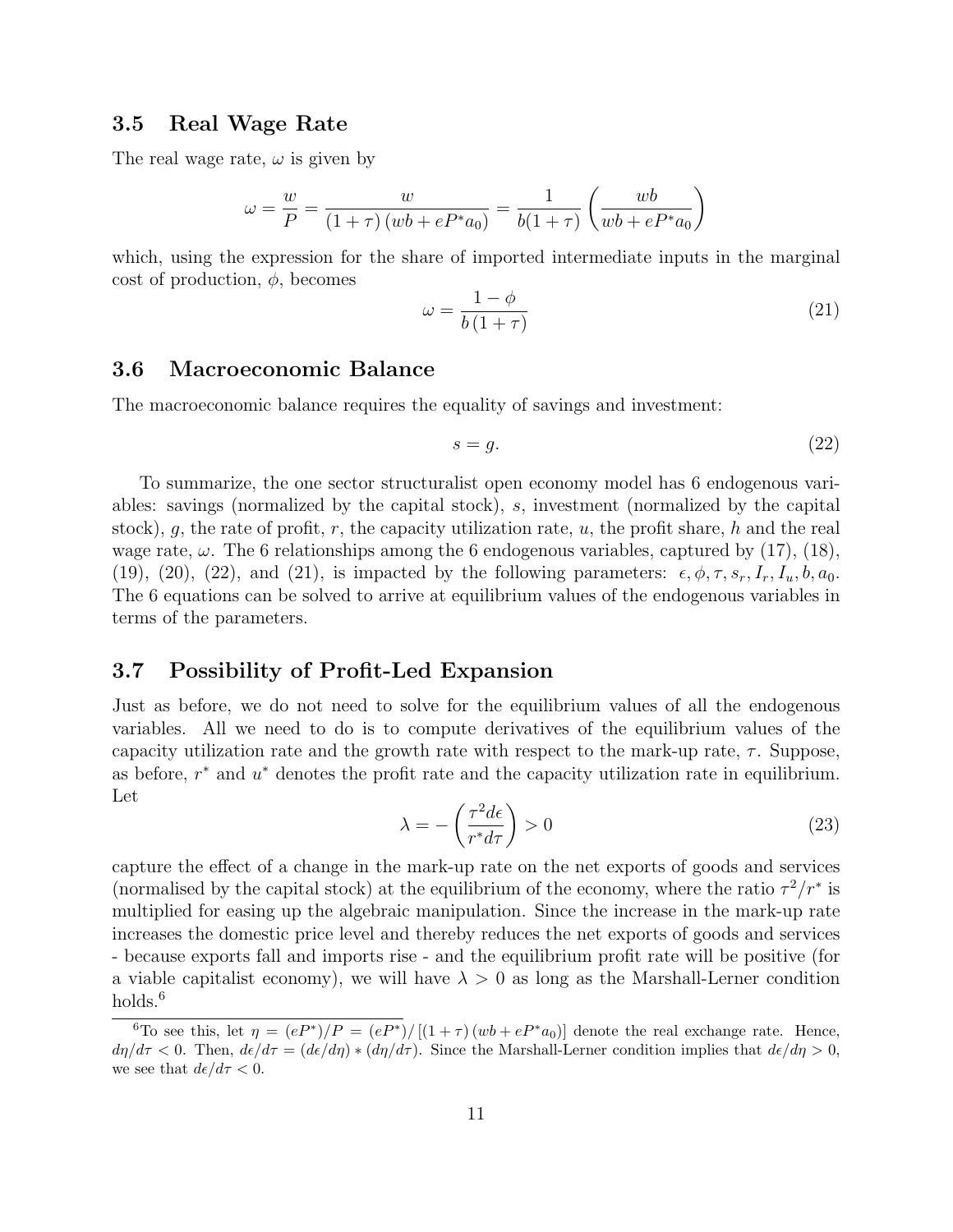Using (22), we see that in equilibrium, the following should be satisfied

$$
-\epsilon + \left(\frac{\phi}{\tau} + s_r\right)r^* = I(r^*, u^*).
$$

Differentiating both sides of the above with respect to  $\tau$ , we get

$$
\left(\frac{\phi}{\tau} + s_r\right) \frac{dr^*}{d\tau} - \left(\frac{r^*\phi}{\tau^2} + \frac{d\epsilon}{d\tau}\right) = I_r \frac{dr^*}{d\tau} + I_u \frac{du^*}{d\tau}.
$$

The relationship between the capacity utilization rate given by (17) implies, just as in the closed economy model, that

$$
\frac{du^*}{d\tau} = \left(1 + \frac{1}{\tau}\right)\frac{dr^*}{d\tau} - \frac{r^*}{\tau^2}
$$

so that,

$$
\left(\frac{\phi}{\tau} + s_r\right) \frac{dr^*}{d\tau} - \left(\frac{r^*\phi}{\tau^2} + \frac{d\epsilon}{d\tau}\right) = I_r \frac{dr^*}{d\tau} + I_u \left\{ \left(1 + \frac{1}{\tau}\right) \frac{dr^*}{d\tau} - \frac{r^*}{\tau^2} \right\}.
$$

Upon rearrangement, we get

$$
\frac{dr^*}{d\tau} = \frac{r^*}{\Gamma \tau^2} \left( \phi - I_u - \lambda \right) \tag{24}
$$

where, I have used (23), and

$$
\Gamma = \left(\frac{\phi}{\tau} + s_r\right) - \left(I_r + I_u + \frac{I_u}{\tau}\right).
$$

Since

$$
\frac{du^*}{d\tau} = \left(1 + \frac{1}{\tau}\right)\frac{dr^*}{d\tau} - \frac{r^*}{\tau^2}
$$

using (24) and a little algebraic manipulation, we get the impact of a change in the mark-up rate on the equilibrium capacity utilization rate:

$$
\frac{du^*}{d\tau} = \frac{r^*}{\Gamma \tau^2} \left\{ \phi + I_r - s_r - \lambda \left( 1 + \frac{1}{\tau} \right) \right\}.
$$
\n(25)

If  $g^*$  denotes the growth rate of the capital stock in equilibrium, we have

$$
\frac{dg^*}{d\tau} = I_r \frac{dr^*}{d\tau} + I_u \frac{du^*}{d\tau}.
$$
\n(26)

This gives us the main result of the paper.

Claim 2. In a one sector structuralist open economy model with a Steindl-Dutt investment function, represented by  $(17)$ ,  $(18)$ ,  $(19)$ ,  $(20)$ ,  $(22)$ , and  $(21)$ , if the Keynesian stability condition holds, i.e.

$$
\Gamma = \left(\frac{\phi}{\tau} + s_r\right) - \left(I_r + I_u + \frac{I_u}{\tau}\right) > 0\tag{27}
$$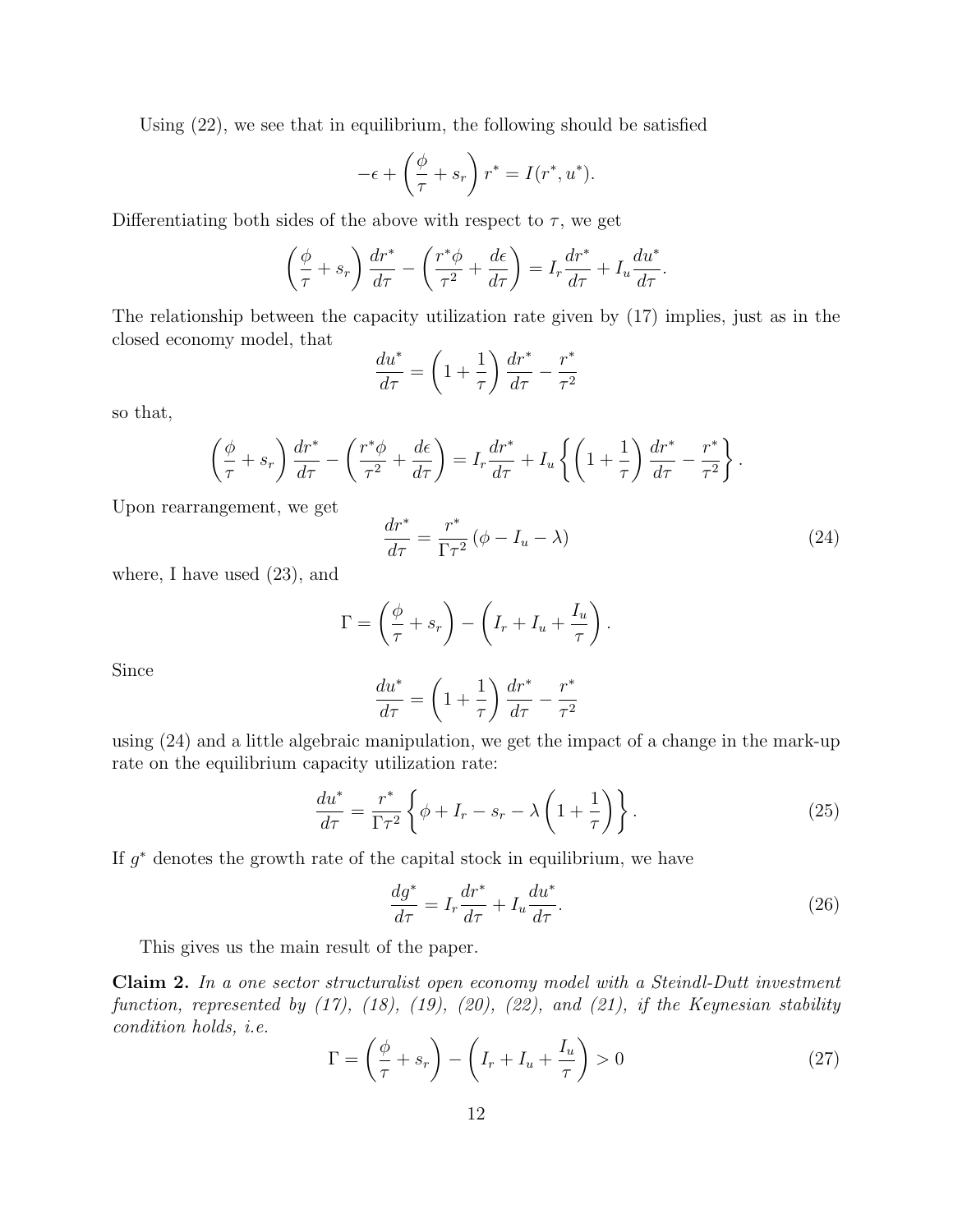and if

$$
I_r + I_u - \frac{\lambda}{\tau} > s_r \tag{28}
$$

then an increase in the mark-up rate, which leads to an increase in the profit share, causes a rise in the capacity utilization rate and a rise in the growth rate of the capital stock. Hence, demand and growth are both profit-led.

Proof. Note that the Keynesian stability condition in (27) implies that

$$
\phi > \tau I_r + \tau I_u + I_u - \tau s_r.
$$

Hence,

$$
\phi - I_u - \lambda > \left\{ \tau I_r + \tau I_u + I_u - \tau s_r \right\} - I_u - \lambda = \tau \left\{ I_u + I_r - s_r - \frac{\lambda}{\tau} \right\} > 0
$$

where the last inequality comes from the condition in  $(28)$ . Using  $(24)$ , this shows that

$$
\frac{dr^*}{d\tau}>0.
$$

Moreover,

$$
\phi + I_r - s_r - \lambda \left( 1 + \frac{1}{\tau} \right) > \left\{ \tau I_r + \tau I_u + I_u - \tau s_r \right\} + I_r - s_r - \lambda \left( 1 + \frac{1}{\tau} \right)
$$

$$
= (1 + \tau) \left\{ I_u + I_r - s_r - \frac{\lambda}{\tau} \right\} > 0.
$$

where the last inequality comes from the condition in  $(28)$ . Using  $(25)$ , this shows that

$$
\frac{du^*}{d\tau}>0.
$$

Hence, demand is profit-led.

Using the expression for the derivative of the equilibrium growth rate in (26), this immediately shows that

$$
\frac{dg^*}{d\tau} = I_r \frac{dr^*}{d\tau} + I_u \frac{du^*}{d\tau} > 0
$$

because  $I_r, I_u > 0$ . Hence, growth is profit-led.

To understand the intuition for this result, I follow the analysis of the closed economy model by illustrating the argument in the open economy model using a linear specification of the Steindl-Dutt investment function in Figure 2. The initial situation of equilibrium is represented by the intersection of the saving schedule  $EX$  and the investment schedule AB. The equilibrium profit rate is  $r_1$ . Starting from a situation of equilibrium, when the investment schedule rotates clockwise due to a rise in the mark-up rate, the economy need

 $\Box$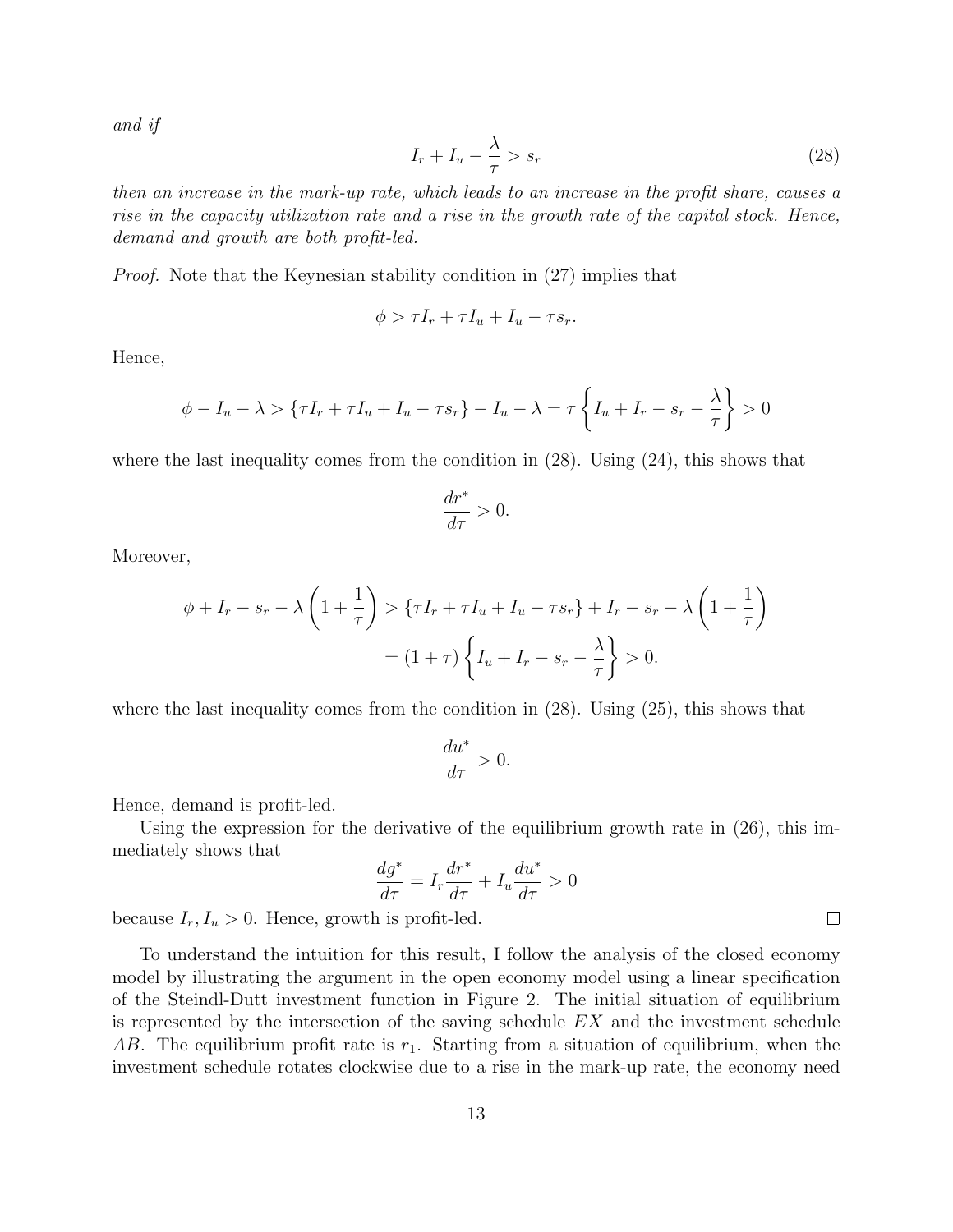not restore macroeconomic balance at a lower level of investment.<sup>7</sup> Instead, macroeconomic balance can be restored at a higher level of the profit rate where the level of investment and saving is higher than in the original equilibrium. This is because the saving schedule shifts up and also rotates in a clockwise direction when  $\tau$  rises. This can happen because the intercept of the saving schedule,  $-\epsilon$ , and the slope of the saving schedule,  $(\phi/\tau + s_r)$ , are now responsive to changes in the mark-up rate.<sup>8</sup>

In the situation depicted in Figure 2, the new investment curve is  $AB'$  and the new saving curve is  $E'B'$ , so that the equilibrium profit rate increases from  $r_1$  to  $r_2$ . At the higher level of profit rate, investment is higher, and the economy is able to generate the additional saving to restore macroeconomic balance at the higher level of investment because of the responsiveness of foreign savings to changes in the domestic mark-up - which is represented by the vertical shift and the clockwise rotation of the saving schedule. This is precisely the mechanism that restores the possibility of a profit-led expansion in the open economy structuralist model. Hence, the corresponding levels of the equilibrium growth rate increase from OF to OG.

How do we understand the specific conditions given in (27) and (28)? The restrictions in (27) refers to the Keynesian stability condition. It specifies that the responsiveness of savings to changes in the profit rate be higher than the responsiveness of investment to the profit rate. In terms of Figure 2, if this condition holds, it ensures that the investment schedule intersects the savings schedule from above.

On the other hand the restriction in (28) forces the responsiveness of investment to changes in the capacity utilization rate,  $I_u$ , to be lower than the share of imported intermediate inputs in the marginal cost,  $\phi$ , after accounting for the change on net exports of final goods and services (captured by  $\lambda$ ). This is because  $\phi - I_u - \lambda > {\tau I_r + \tau I_u + I_u - \tau s_r} - I_u - \lambda =$  $\tau \{I_u + I_r - s_r - \lambda/\tau\} > 0$ , where the last inequality follows from (28). Since  $\lambda > 0$ , this implies that  $\phi > I_u$ . Hence, this relates to the relative magnitudes of the *responsiveness* of the slopes of the saving and investment schedules to changes in the mark-up rate. Note that the slope of the investment schedule is given by  $(I_r + I_u + I_u/\tau)$  so that the responsiveness of this slope to the mark-up rate is  $-(I_u/\tau^2)$ . Similarly, the slope of the savings schedule is given by  $(\phi/\tau + s_r)$ , so that its responsiveness to changes in the mark-up rate is  $-(\phi/\tau^2)$ . Hence, the condition in (28) imposes the restriction that the responsiveness of the slope of the savings schedule to changes in the mark-up rate is larger than the corresponding responsiveness of the slope of the investment function to changes in the mark-up rate. In addition, the term  $\lambda/\tau$  in (28) is the way the model takes account of the fact that changes in the mark-up rate lead to a vertical shift of the saving schedule, in addition to its clockwise rotation. Taken together, the condition in (28) imposes the restriction that the joint effect of the vertical shift and clockwise rotation of the saving schedule should be less than the effect of the clockwise rotation of the investment schedule on the growth rate. This is also

<sup>&</sup>lt;sup>7</sup>The slope of the investment function is the same as before:  $z_1 + z_2 + z_2/\tau$ . Hence, a rise in  $\tau$  leads to a fall in the slope.

<sup>&</sup>lt;sup>8</sup>Recall that  $\lambda = -\left(\frac{\tau^2 d\epsilon}{r^* d\tau}\right) > 0$  captures the effect of changes in the mark-up rate on the net exports of final goods and services at the equilibrium.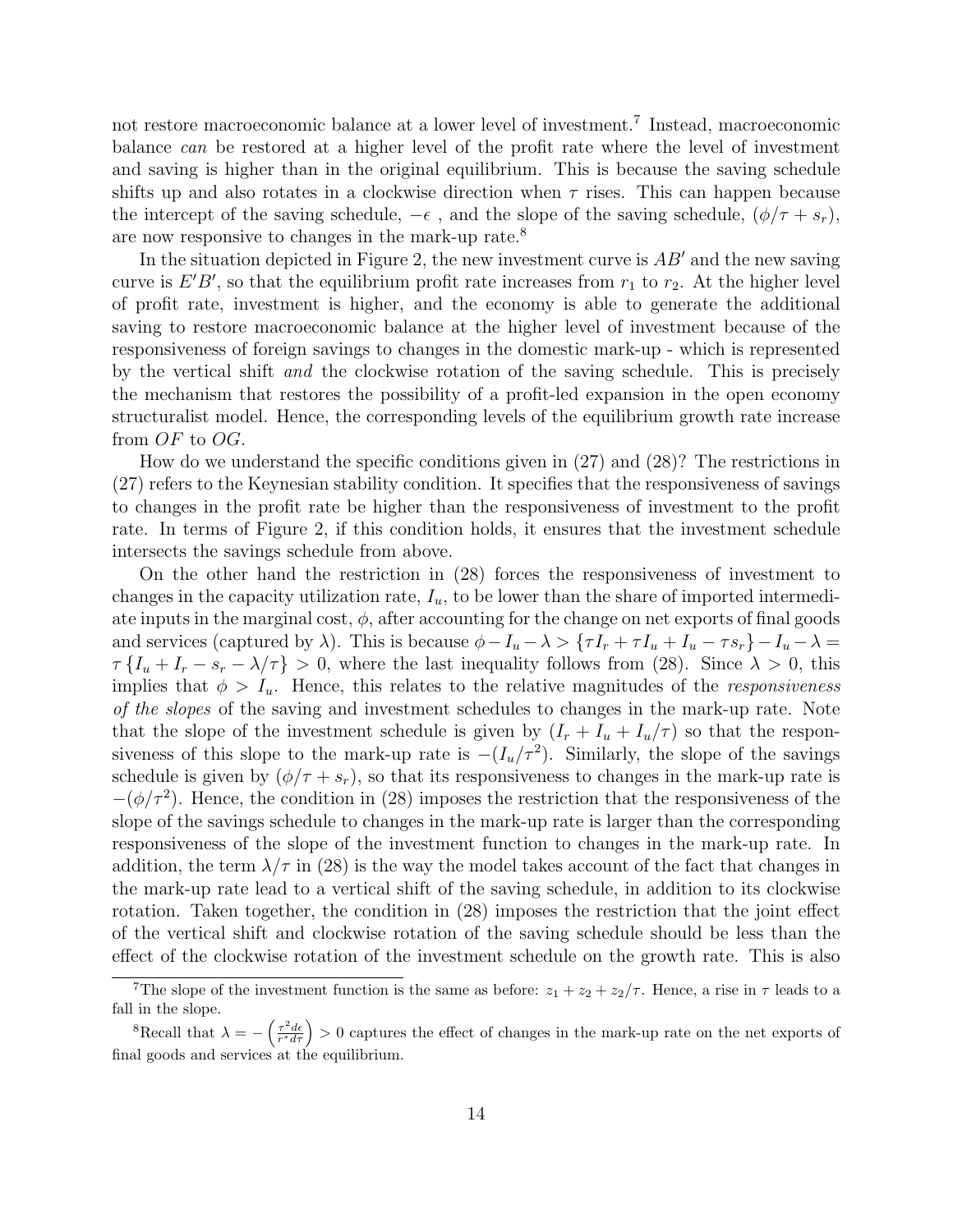what we see intuitively from Figure 2: if the investment schedule rotated out too far in the clockwise direction, due a rise in the mark-up rate, the profit-led expansion would not be possible. One such possibility is depicted in Figure 2 through the investment schedule  $AB''$ .

## 4 Conclusion

In this paper, I have revisited the critique of the Steindl-Dutt investment function - where investment is specified as a function of the profit rate and the capacity utilization rate given in Bhaduri and Marglin (1990). The Bhaduri-Marglin critique suggested that the Steindl-Dutt investment function imposed unwarranted restrictions and ruled out profit-led expansion. I have demonstrated that this critique is slightly misplaced.

The problem of using the Steindl-Dutt investment function lies not in the specification of the investment function itself but in the larger macroeconomic model within which it is embedded. Most importantly, it is the conjunction of the investment function and the saving behaviour that jointly impose unwarranted restrictions and rules out profit-led expansion. While the Steindl-Dutt investment function rules out profit-led expansion in a closed economy model, it does not do so in an open economy model. Therefore, it seems that the key restrictions come from the saving behavior and not from the specification of the investment function.

## Appendix

In this appendix, I reproduce the argument as developed in Bhaduri and Marglin (1990). The model refers to a closed capitalist economy without government. Hence, with the classical savings assumption, the flow of savings comes out of profit income only, so that

$$
S = s_r R = s_r \frac{R}{X} \frac{X}{X^c} X^c
$$

where S is savings,  $s_r$  is the average savings rate out of profit income, R is profit income, X is actual output, and  $X^c$  is potential (or full-capacity) output. Since the model is about the short run,  $X<sup>c</sup>$  remains unchanged and can be normalized to 1. Hence,

$$
S = shu \tag{29}
$$

where  $h = R/X$  and  $u = X/X^c$  refer to the profit share and the capacity utilization rate, respectively.

Investment is a function of the profit share and the capacity utilization rate, so that

$$
I = I(h, u), I_h > 0, I_u > 0.
$$
\n(30)

Macroeconomic balance requires the equality of savings and investment,  $S = I$ , which defines the IS curve in the  $h - u$  plane as an implicit function

$$
shu - I(h, u) = 0.
$$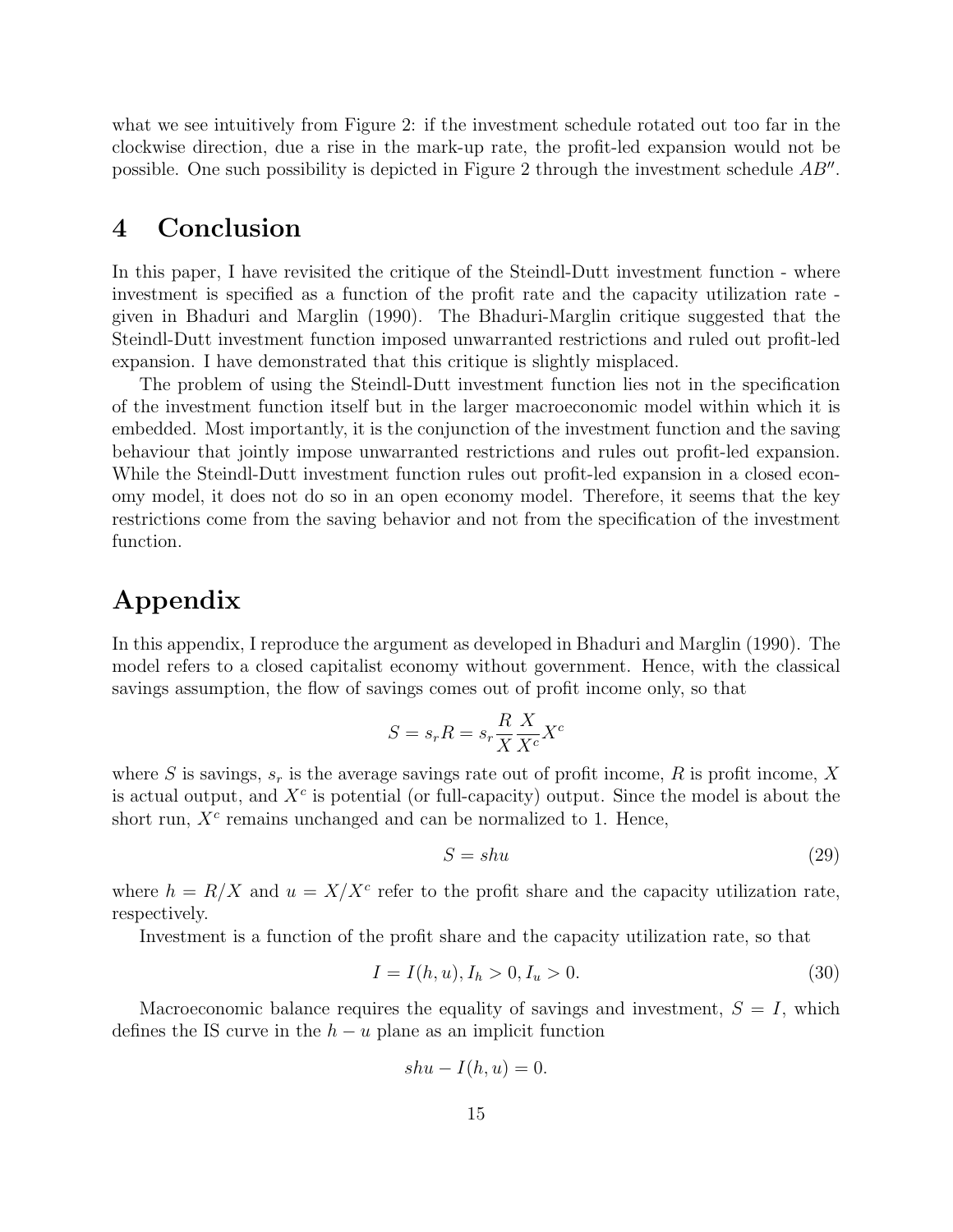

Figure 2: Comparative statics of an increase in the mark-up rate in a one sector open economy structuralist model with a linear specification of the Steindl-Dutt investment function. The savings function is given by:  $s(r) = -\epsilon + (\phi/\tau + s_r)r$ ; the investment function is given by  $g(r) = z_0 + (z_1 + z_2 + z_2/\tau) r$ . The equilibrium profit rate increases from  $r_1$  to  $r_2$  and the corresponding equilibrium growth rate rises from OF to OG.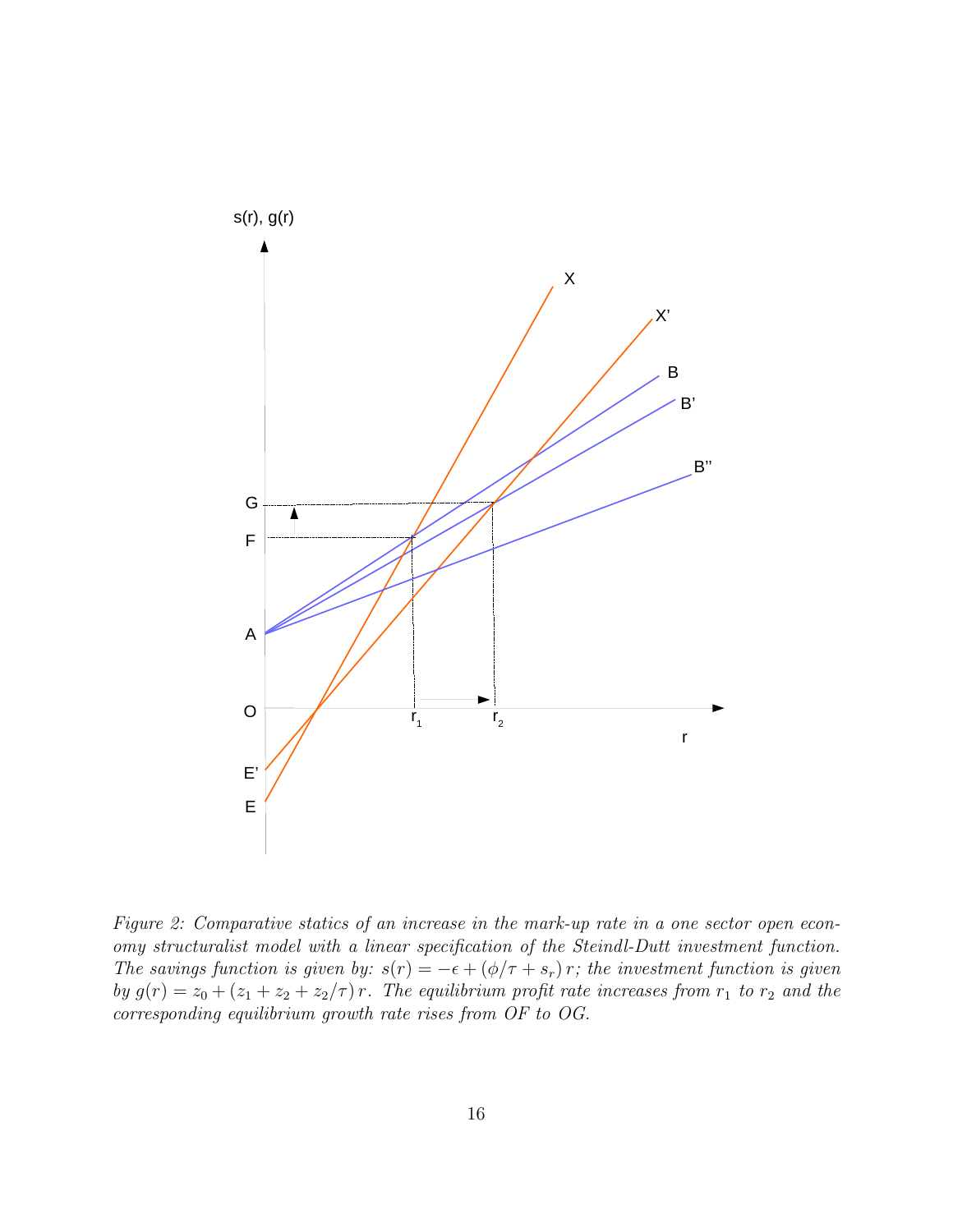The local slope of the IS curve is given by

$$
\frac{du}{dh} = \frac{I_h - su}{sh - I_u}
$$

The standard Keynesian stability condition is that savings is more responsive to changes in capacity utilization than investment, which translates into  $I_u < sh$ . This assumption ensures that the denominator in the expression for the local slope of the IS curve is positive. Hence, the sign of the slope of the IS curve depends on the sign of the numerator.

When the numerator is negative, i.e.  $I_h - su < 0$ , the IS curve is negatively sloped and the economy is in a stagnationist (wage-led) regime. This is because an increase in the profit share is associated with a decline in the capacity utilization rate (because the local slope of the IS curve is negative). When the opposite happens, i.e.  $I_h - su > 0$ , the IS curve is positively sloped and the economy is in an exhilarationist (profit-led) regime. This is because an increase in the profit share is associated with an increase in the capacity utilization rate.

The analysis in Bhaduri and Marglin (1990, Appendix A) shows that if, instead of (30), we use the following investment function

$$
I = I(r, u),
$$

which is what Basu and Das (2016) call a Steindl-Dutt investment function, then we will have

$$
uI_u > hI_h \tag{31}
$$

This implies that  $I_h < (u/h)I_u$ . If we take the Keynesian stability condition,  $I_u < sh$ , and multiply through by u, we get  $(u/h)I_u \leq su$ . Using this in conjunction with (31), we see that

$$
I_h < (u/h)I_u < su.
$$

Hence, the Steindl-Dutt investment function rules out the exhilarationist (profit-led) regime, because such a regime requires that  $I_h > su$ .

## References

- Deepankar Basu and Debarshi Das. Profitability and Investment: Evidence from India's Organized Manufacturing Sector. Metroeconomica, 68(1):47–90, 2016.
- Amit Bhaduri and Stephen Marglin. Unemployment and the Real Wage: The Economic Basis for Contesting Ideologies. Cambridge Journal of Economics, 14:375–393, 1990.
- R. A. Blecker. Open economy models of distribution and growth. In Eckhard Hein and Engelbert Stockhammer, editors, A Modern Guide to Keynesian Macroeconomics and Economic Policies, pages 215–239. Edgar Elgar, 2010.
- Amitava Dutt. Stagnation, income distribution, and monopoly power. Cambridge Journal of Economics, 8:25–40, 1984.